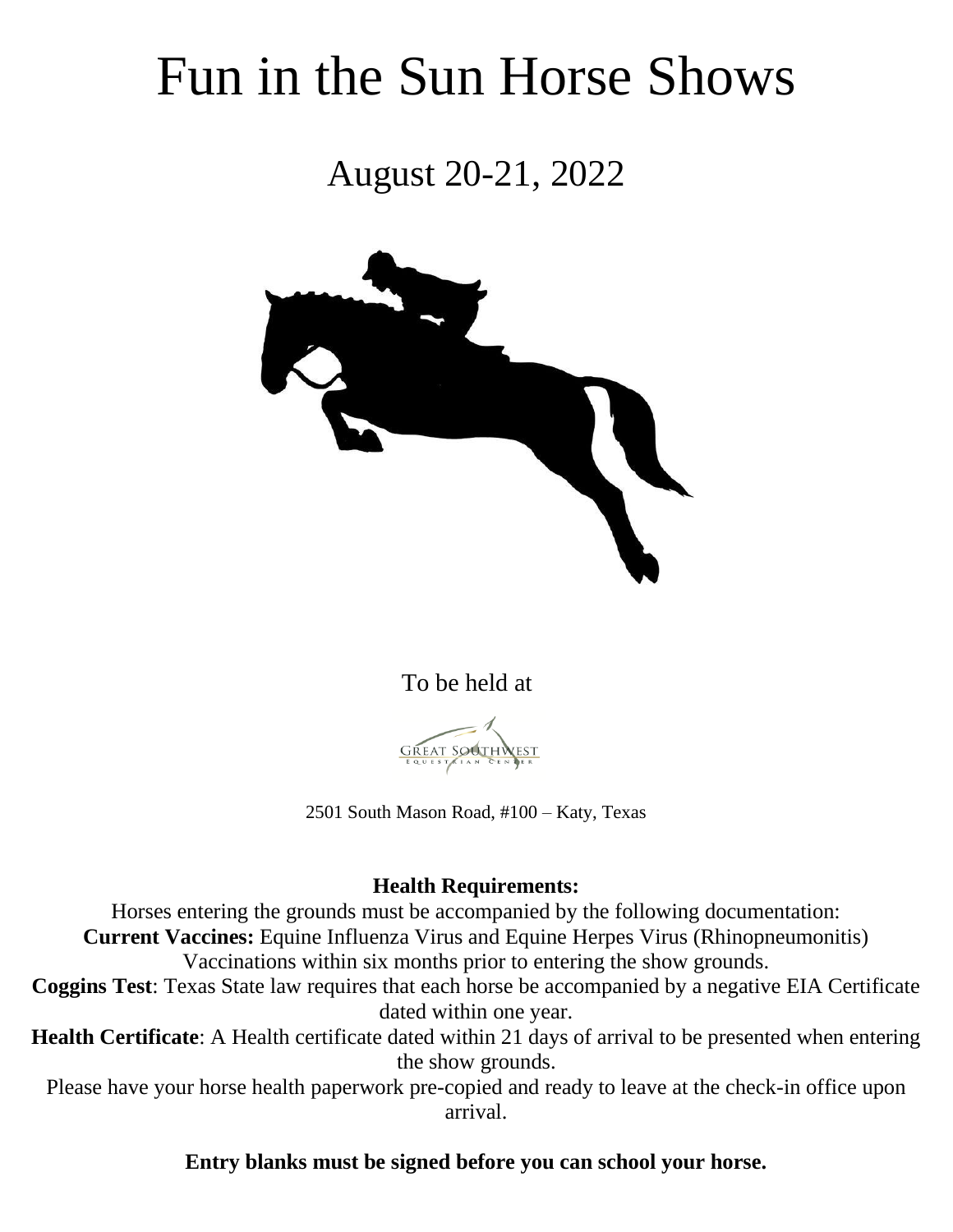# **Fun in the Sun I and II**

# **COMPETITION OFFICIALS**

Horse Show consist of two separate one-day shows. Management reserves the right to add to or vary from this list.

# **Competition Management**



**Judges** Regan Capers (H) –Conroe, TX Ashley Fant (H) Memphis, TN Russell Erxleben (J) – Livingston, TX Pam Hunt (H) Bellville, TX

**Applicant** Krissan and Adam Barber

**Operations Manager/ Course Designer** 

Amy Uniss – Katy, TX Auniss@aol.com--281-978-0767

**Show Secretary / Show Office**

Wendy Harrison – Katy, TX Caren Luckie – Hempstead, TX

# **Ring Committee**

**Kathy O'Connor, Elizabeth Daugherty**

**Paddock Masters/Announcers**

Abby Jeter – Houston, TX Sienna Schroeter – Austin, TX Gina Paccinni—Austin, TX Wendy Kaminski – The Woodlands, TX

# **Paramedics**

H & H Health and Safety/EMS Chris Holcomb (713) 204-0690

**Check-In Gate**

Monica Westbrook

Recognized By: Greater Houston Hunter Jumper Association

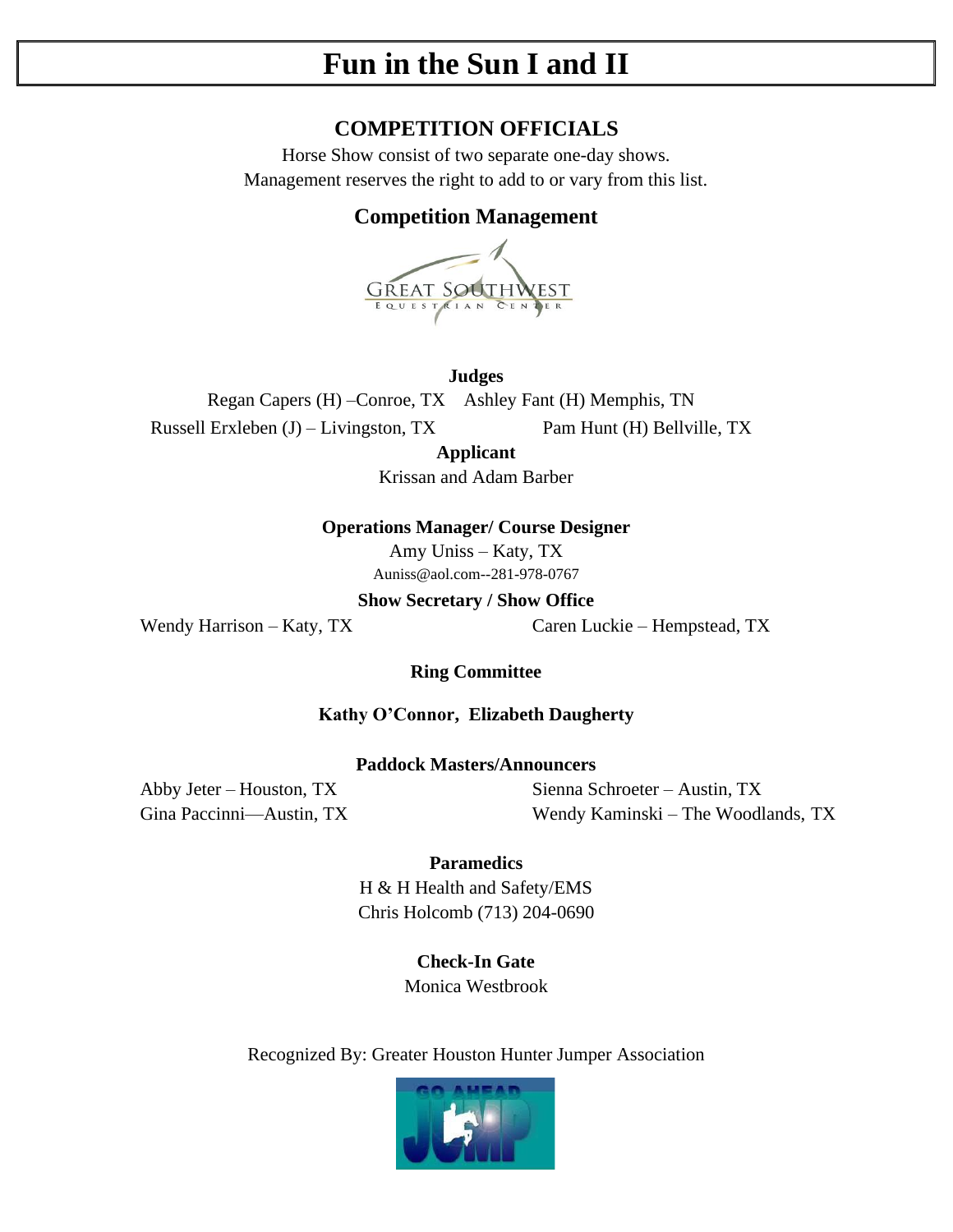# Medical Emergencies







# **NEAREST VETERINARY SURGICAL HOSPITAL**

Texas A & M University 86.5 miles (1 hr 25 min) 500 Raymond Stotzer Pkwy College Station, TX 77843 (979) 845-3511

# **ON CALL VETERINARIAN**

Brazos Valley Equine Hospitals 281-255-2280

# **NEAREST EMERGENCY HOSPITAL – PARAMEDIC**

Memorial Hermann Trauma Center Katy Hospital 6 miles (15 min) 23900 Katy Freeway Katy, TX 77494 (281) 644-7000

Houston Methodist – West Houston 18500 Katy Freeway Houston, TX 77094 (832) 552-1000

Texas Children's Hospital – West Campus 18200 Katy Freeway Houston, TX 77094 (832)227-1000

# **ON SITE PARAMEDIC**

H & H Health and Safety Chris Holcomb (713) 204-0690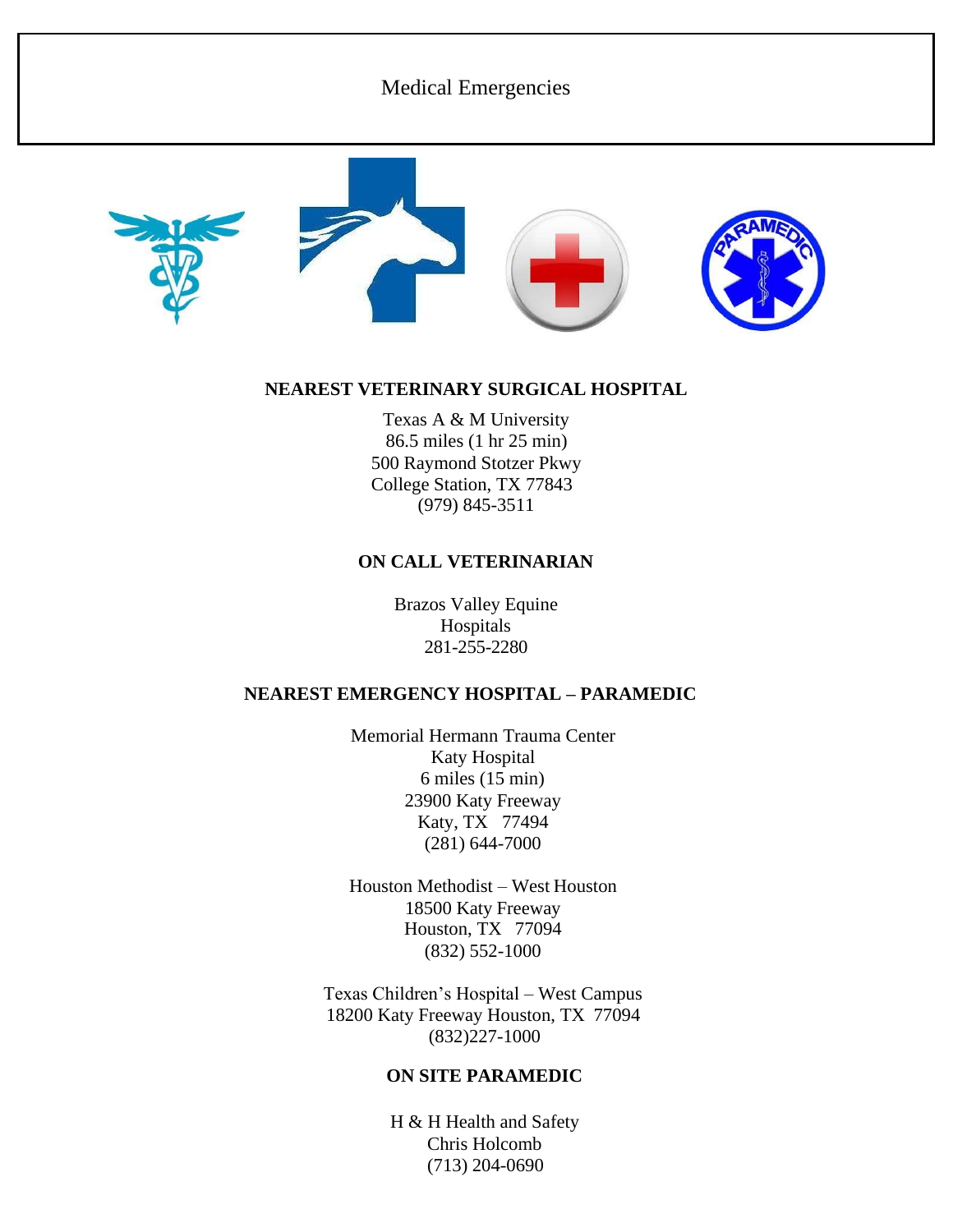# **GENERAL RULES & INFORMATION**

# **ENTRIES**

Entry closing date is Thursday, August 18th, 2022. Entries must be completed at [www.horseshowsonline.com .](about:blank) Completely filled out entries received by Wednesday, August 17th, 2022 at 5 p.m. will get a \$10 credit on account.

# **COMPETITION NUMBERS**

OFFICE ISSUED NUMBERS must be worn in the competition rings.

# **SCHOOLING**

All rings will be open for schooling on Friday from 12 p.m. until 6 p.m. Entry blanks must be signed before schooling. No manual poling: no offsets of any type may be used while schooling. Jumping will be permitted Saturday and Sunday until 30 minutes prior to show time and only when medical personnel are on the grounds.

# **ATTIRE/HEADGEAR**

It is compulsory for all persons when mounted anywhere on the competition grounds, to wear properly fastened protective headgear which meets or exceeds ASTM (American Society for Testing and Materials)/SEI (Safety Equipment Institute) standards for equestrian use and carries the SEI tag. It must be properly fitted with harness secured. Any rider violating this rule at any time must immediately be prohibited from further riding until such headgear is properly in place. In all classes, except for warm-up classes, riders must wear shirts with collars and either boots and breeches or paddock boots and jodhpurs in order to show

# **OFFICE FEE/LATE FEE**

A \$25 Office fee will be charged per entry per show day. All entries received after 6 pm, Thursday, August 18, 2022, will pay a \$35 late fee

# **STALL FEE/GROUNDS FEE/NON-SHOWING FEE**

12x12 and 10x10 permanent stalls (with doors) are available at a cost of \$100 per weekend. Overnight stalls at \$75 (arriving after 4 p.m. the previous day and showing one day only). Day Stalls at \$50 (arriving and showing same day). . Ship-ins will be charged a \$45 ground/clean up fee per horse per day. Non-Showing Fee will be charged at \$40 per day. Horses showing both days will be charged a weekend stall. N**O OUTSIDE SHAVINGS ALLOWED, \$100 per stall for outside shavings**

# **MEMBERSHIP FEES**

All riders and trainers of entries in this show must be members in good standing of GHHJA or pay non-member fees. Horses and ponies competing for year-end awards must be registered, and their owners and trainers must be members. Membership dues are \$275 for lifetime membership, \$45 annual for seniors (age 18 & over), \$40 annual for juniors (under age 18), Owner/Parent/Other annual \$35 and horse/pony registration is \$45 (lifetime) or \$15 (annual). Dues must be paid to show secretary or proof of membership and horse/pony registration must be submitted before showing. \*Duplicate horse/pony names are not allowed. **A non-member rider or non-member trainer may participate after paying the show secretary a "non-member fee" of \$12.00 per show day.** Lead line participants are exempt from non-member fees. The owner must first check the current registration list to avoid name duplication.

# **CREDIT CARD CONVENIENCE FEE**

A convenience fee of three (3) percent of the total invoice will be added to all invoices being paid with a credit card**.**

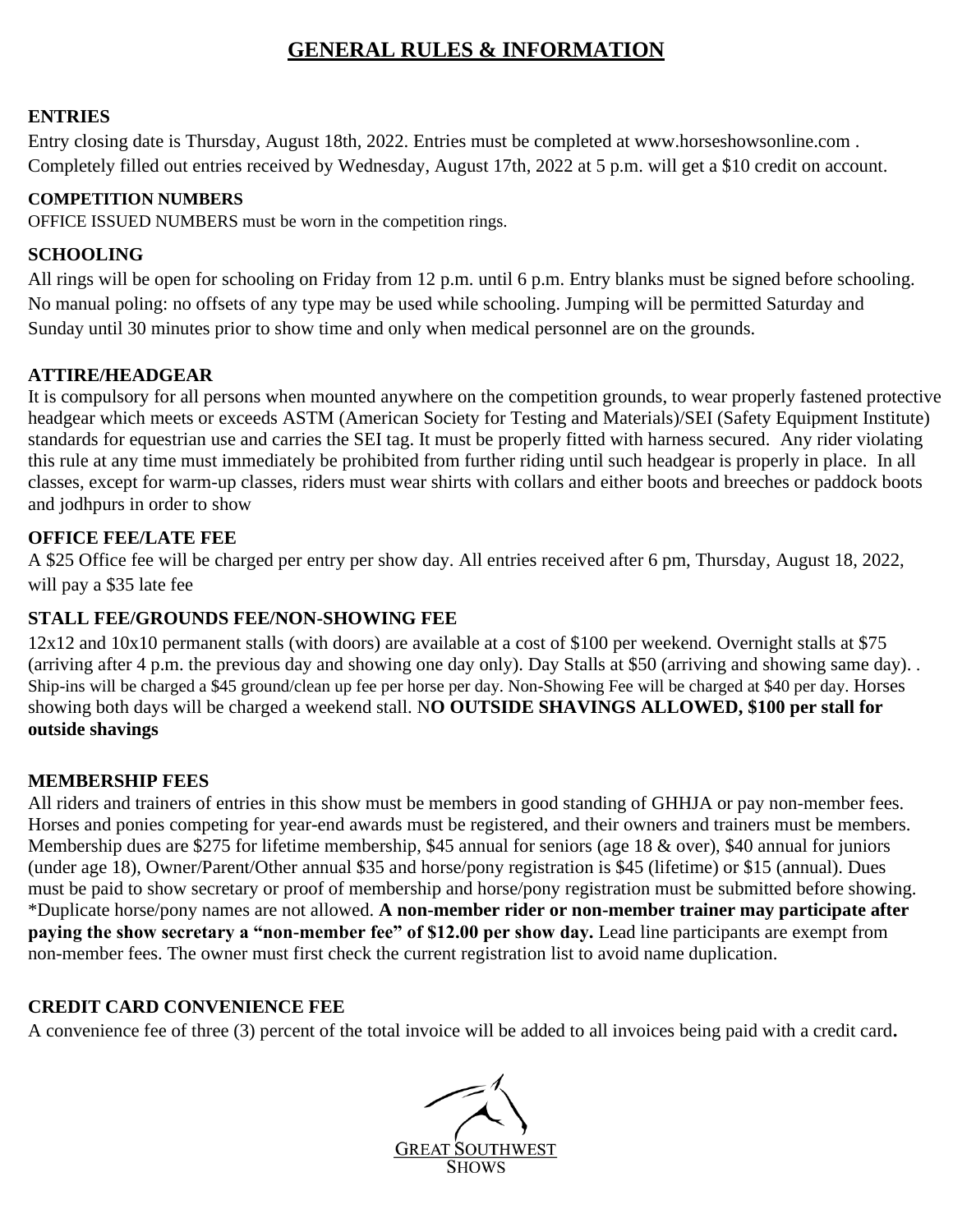# **GENERAL RULES & INFORMATION**

# **NON-NEGOTIABLE CHECKS**

A \$50.00 SERVICE FEE OR 10% OF THE CHECK AMOUNT/CREDIT CARD CHARGE, WHICHEVER IS GREATER, WILL BE CHARGED FOR ALL RETURNED CHECKS AND/OR DECLINED CREDIT CARDS.

# **CAMPERS**

Camper spaces are available for \$45 per day.

# **RINGS/FOOTING**

Mega Ring 1 is approximately 145' x 265' with ESI International all-weather footing. Mega Ring 2 is approximately 145' x 265' with ESI International all-weather footing. ESI Ring is approximately 140' x 275' with ESI International all-weather footing. Otto Sport 2 is approximately 125' x 275' with Otto Sport footing. Tellepsen Indoor Arena is approximately 150' x 250' with sandy loam footing. Main Indoor arena is 150' x 300' with ESI International allweather footing. Wheless Arena (East Indoor) is 125' x 250' with sandy loam footing. Footing is a priority; rings may be closed to schooling during inclement weather and/or for maintenance at any time during the show at the manager's discretion.

# **COURSES**

Courses will be posted a minimum of 30 minutes prior to each class. In Hunter classes, fences will simulate fences found in the hunt field such as; brush, wall, in & out, oxer, post and rails, and gates. At management's discretion, a dotted line may be put into effect to restrict the size of the courtesy circle in hunter classes.

# **RIBBONS/TROPHIES/CHAMPIONSHIPS**

All hunter classes receive a trophy and eight ribbons unless otherwise noted. All equitation classes receive a trophy and eight ribbons unless otherwise noted. All jumper classes receive a trophy and six ribbons unless otherwise noted. Each hunter and jumper section will receive a champion & reserve award based on points unless otherwise noted. See GHHJA rule book. In all hunter sections, Champion and Reserve Champion will be awarded to two of the top four horses acquiring the most points over fences. These four horses will also receive full points for one under saddle class.

# **PRIZE MONEY**

All jumper and hunter stake classes are paid  $1<sup>st</sup> - 3<sup>rd</sup>$  place.  $1<sup>st</sup> = $15$   $2<sup>nd</sup> = $10$   $3<sup>rd</sup> = $5$ 

# **WARNING:**

Under Texas Law (Chapter 87, Civil, Practice and Remedies Code), a farm animal professional or farm owner or lessee is not liable for an injury to or the death of a participant in farm animal activities, including an employee or independent contractor, resulting from the inherent risks of farm animal activities.

**Management reserves the right to change, cancel, or combine classes or to do anything necessary to compensate for excessive or inadequate entries. GREAT SOUTHWEST EQUESTRIAN CENTER L.P., Amy Uniss, Krissan or Adam Barber, Blackjack Lane Equestrian or GHHJA and/or the show management or employees is not responsible for any loss, damage, or injury to any persons, horses or proper**ty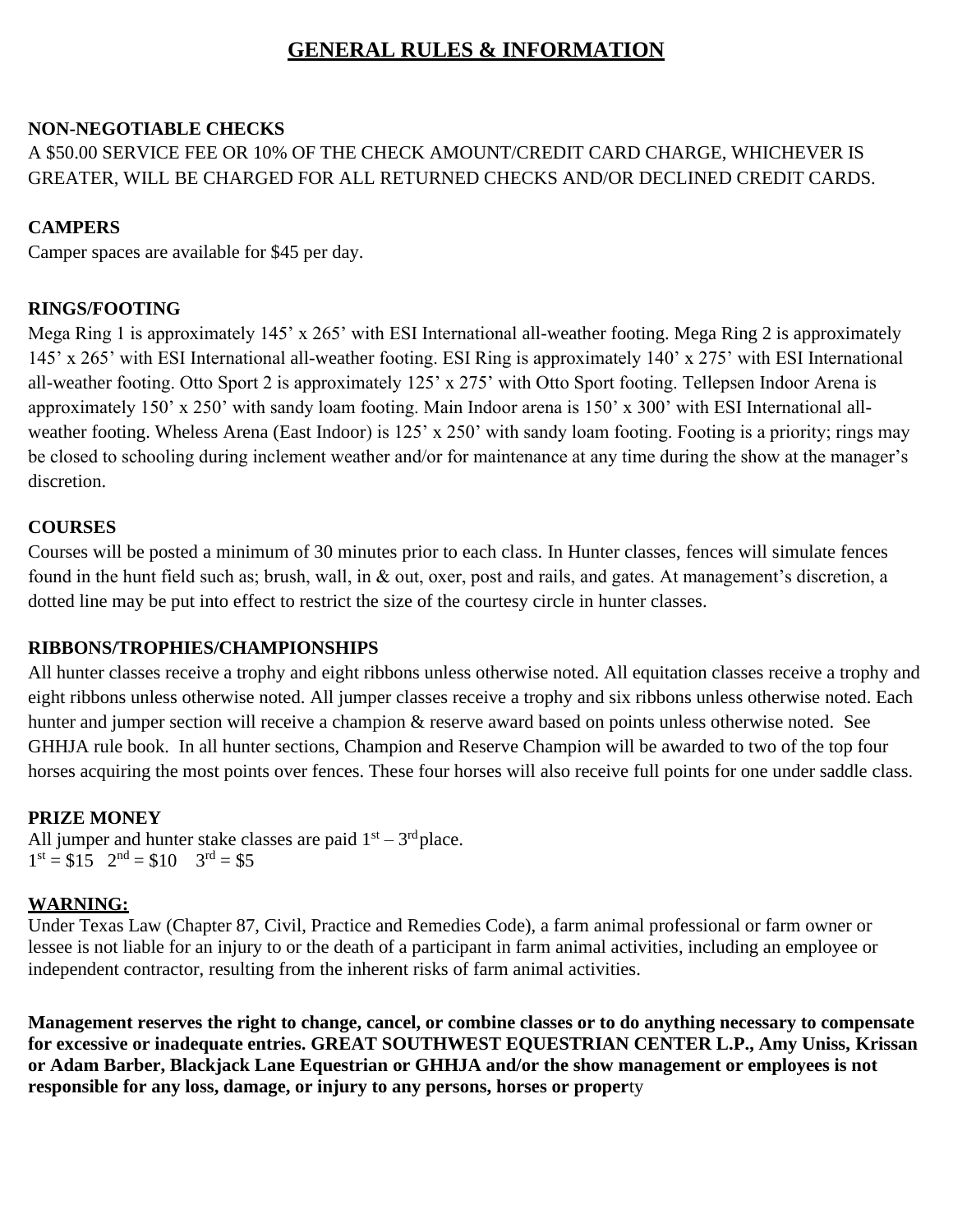# **Class Specifications**

# \* Denotes GHHJA recognized classes

**\* WALK-TROT DIVISION Entry Fee: \$30/per class** 

No cross entries. For riders who have not won 6 blue ribbons at ay show. Riders eligible at the beginning of the show year remain eligible all year.

- 1. Walk-Trot Equitation
- 2. Walk-Trot Horsemanship
- 3. Walk-Trot Individual Test Fig. 8
- 4. Walk-Trot Poles

### **\* PRE-BEGINNER Entry Fee: \$30/per class**

For riders who have not jumped over 18" and have not won 6 cumulative blue ribbons O/F at any show (Warm-up not to count). Riders eligible at the beginning of the show year remain eligible all year.

Fences 18". Trot or canter.

- 5. Pre-Beginner Equitation W/T/C
- 6. Pre-Beginner Equitation O/F
- 7. Pre-Beginner Equitation O/F
- 8. Pre-Beginner Equitation O/F

# **\* BEGINNER Entry Fee: \$30/per class**

For riders who have not jumped over 2' and have not won 6 cumulative blue ribbons O/F at any show prior to 2012. Riders eligible all year. (Pre-Beg & warm-up not to count). Fences 2' maximum.

- 9. Beginner Equitation Flat
- 10. Beginner Equitation O/F
- 11. Beginner Equitation O/F
- 12. Beginner Equitation O/F

### **\* GREEN AS GRASS Entry Fee: \$30/per class Stake Class Entry Fee: \$35**

Fences 2'3". For horses or ponies who have not shown over fence prior to the start of current show year. No cross entries into classes over 2'3".

- 13. Green as Grass Hunter U/S
- 14. Green as Grass Hunter
- 15. Green as Grass Hunter
- 16. Green as Grass Hunter Stake

### **\* NOVICE Entry Fee: \$30/per class**

For riders who have not won 6 cumulative blue ribbons over fences at any GHHJA/THJA/USEF (affiliated) recognized show in a recognized division and who have not shown over 3'. (Warm-up, Pre-Beg and Beginner ribbons do not count.)

Riders eligible all year

Fences 2'3"

- 17. Novice Equitation Flat
- 18. Novice Equitation O/F
- 19. Novice Equitation O/F
- 20. Novice Equitation O/F

### **GSEC HUNTER Entry Fee: \$30/per class**

Fences 2'6". Open to all.

- 21. GSEC Hunter U/S
- 22. GSEC Hunter
- 23. GSEC Hunter
- 24. GSEC Hunter

### **\*PONY HUNTER Entry Fee: \$30/per class**

# **Stake Class Entry Fee: \$35**

Open to ponies a Junior exhibitor age 14 & under as of start of show year.

No in & outs. Fences 2', 2'3, 2'6 to 2'9

- 25. Pony Hunter Under Saddle
- 26. Pony Hunter
- 27. Pony Hunter
- 28. Pony Hunter Stake

### **\* LIMIT HUNTER Entry Fee: \$30/per class**

For riders who have not won six (6) cumulative blue ribbons over fences at any GHHJA/THJA/USEF (affiliated) recognized show. Beginner, Novice, or Schooling Hunter ribbons do not count against this division. Blue ribbons won in the Pony Division at THJA/USEF do count toward eligibility; however, blues won in the Pony Division at GHHJA do not count towards Limit eligibility. Riders eligible at the beginning of the show year remain eligible all year. Fences 2'6".

- 33. Limit Hunter Under Saddle
- 34. Limit Hunter
- 35. Limit Hunter
- 36. Limit Hunter Stake

### **\* LONG STIRRUP / SHORT STIRRUP Fee: \$30/per class**  Fences 2'0". Open to Junior/Adult Amateur riders on horses or ponies. No cross entries for horse/rider combination into any other division and no rider to cross in to any division over 2'3". No oxers or in & outs. Manners shall be emphasized and extreme speed penalized. 3 riders needed in each section to split the division Long Stirrup open to Sr. Amateur (Adult) riders (over the age of 18) at beginning of the year & Short Stirrup open to Junior riders at the beginning of the year (age 17 & under)

- 94. Long Stirrup / Short Stirrup Eq. on Flat
- 95. Long Stirrup / Short Stirrup Eq. O/F
- 96. Long Stirrup / Short Stirrup Hunter O/F
- 97. Long Stirrup / Short Stirrup Hunter O/F

# **\* PRE-GREEN HUNTER Entry Fee: \$30/per class**

# **Stake Class Entry Fee: \$35**

Fences 2'6" – 2'9". For horses and ponies who have not shown prior to current show year over fences exceeding 2'3" in any show. No cross entries into classes over 3'3".

- 
- 37. Pre-Green Hunter U/S<br>38. Pre-Green Hunter 38. Pre-Green Hunter
- 39. Pre-Green Hunter
- 40. Pre-Green Hunter Stake

### **\* JUNIOR/ADULT HUNTER Entry Fee: \$30/per class**

# **Stake Class Entry Fee: \$35**

Fences 2'9"-3' . Open to all amateur riders. Ponies may show in Junior /Adult Hunter classes but may not show in any other pony division at the same show.

- 41. Junior/Adult U/S 42. Junior/Adult Hunter 43. Junior/Adult Hunter
- 44. Junior/Adult Hunter Stake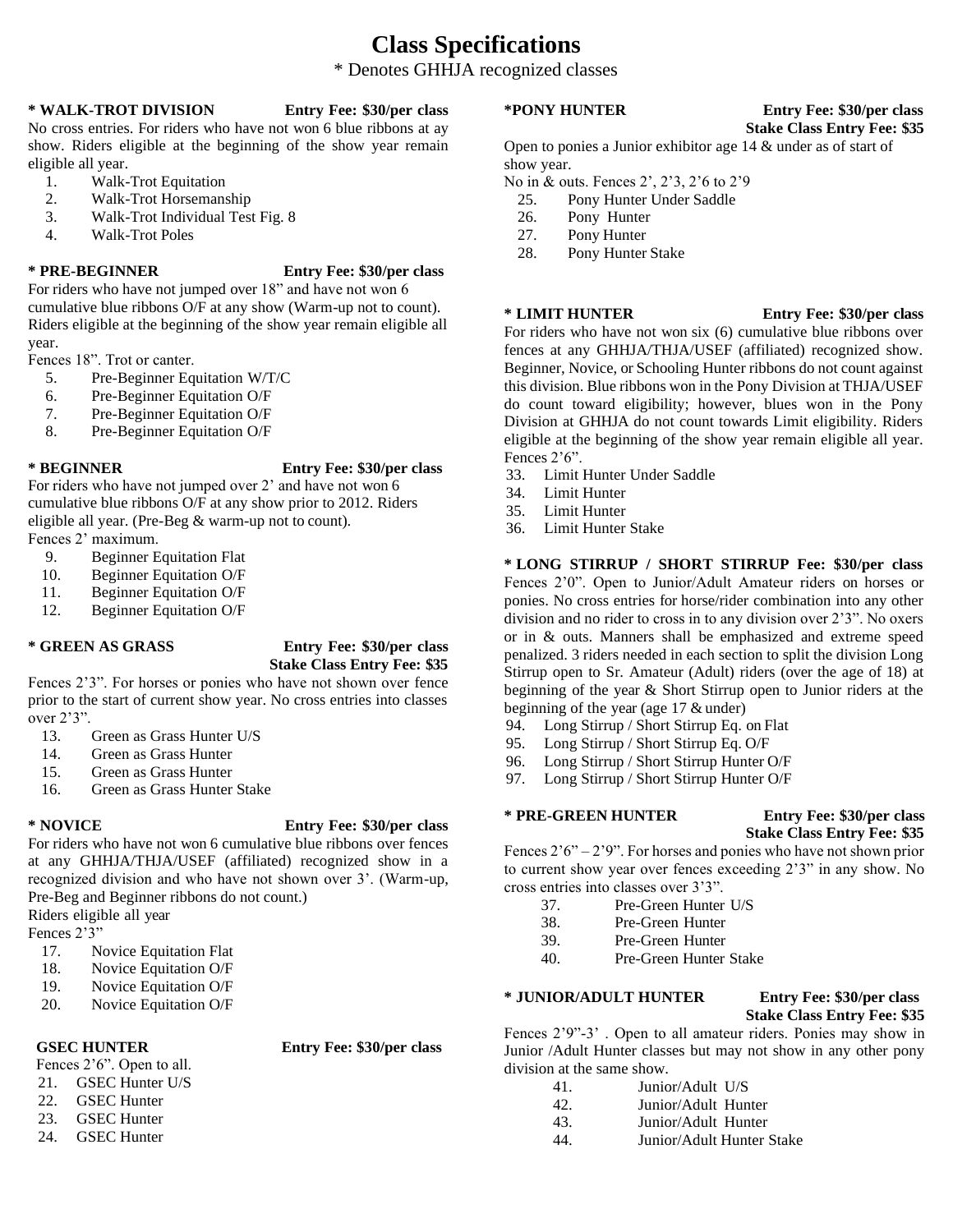# **Class Specifications**

\* Denotes GHHJA recognized classes

# **In Order to compete in a stake class in any hunter division, a horse/pony must compete in at least one (1) other over-fences class in the same division.**

**\* LOW HUNTER Entry Fee: \$30/per class Stake Class Entry Fee: \$35**

Fences  $2'9'' - 3'$ . Open to all horses, ponies and riders.

- 45. Low Hunters U/S
- 46. Low Hunters
- 47. Low Hunters
- 48. Low Hunters Stake

### **\* NON-PRO HUNTER Entry Fee: \$30/per class**

# **Stake Class Entry Fee: \$35**

Fences  $2'6'' - 2'9''$ . Open to non-pro riders.

- 49. Non-Pro Hunter U/S
- 50. Non-Pro Hunter
- 51. Non-Pro Hunter
- 52. Non-Pro Hunter Stake

## **\* SCHOOLING HUNTER Entry Fee: \$30/per class**

**Stake Class Entry Fee: \$35**

- Fences 2'3". Open to all.
	- 57. Schooling Hunter U/S
	- 58. Schooling Hunter
	- 59. Schooling Hunter
	- 60. Schooling Hunter Stake

### **\*OPEN HUNTER Entry Fee: \$30/per class Stake Class Entry Fee: \$35**

Fences 3'3". Open to all horses and riders.

- 101. Open Hunter U/S
- 102. Open Hunter
- 103. Open Hunter
- 104. Open Hunter Stake

# **\*SCHOOLING JUMPER Entry Fee: \$35/per class**

Fences  $2'9'' - 3'$ . Max spreads 3'. Open to all. Time allowed will be posted and announced.

- 61. Schooling Jumper. Time first jump-off
- 62. Schooling Jumper. Time first round
- 63. Schooling Jumper. Power & Speed

# **\* JUNIOR/ADULT JUMPER Entry Fee: \$35/per class**

Fences  $3' - 3'3''$ . Open to Jr./Adult Am. riders. Jump-off maximum 3'6" with 3'6" spreads. Time allowed will be posted and announced.

- 64. Jr./Adult Jumper. Time first jump-off
- 65. Jr./Adult Jumper. Time first round
- 66. Jr./Adult Jumper. Power & Speed

### **GSEC JUMPER Entry Fee: \$35/per class**

Fences  $3' - 3'3''$ . Open to all riders. Jump-off maximum  $3'6''$  with 3'6" spreads. Time allowed will be posted and announced.

- 29. GSEC Jumper. Time first jump-off
- 30. GSEC Jumper. Time first round
- 31. GSEC Jumper. Power & Speed

### **\* OPEN JUMPER Entry Fee: \$35/per class**

Open to all. Fences 3'6" first round. Jump-off max 4'3", max spread 4'. Time allowed will be posted and announced.

- 67. Open Jumper. Time first jump-off
- 68. Open Jumper. Time first round
- 69. Open Jumper. Power & Speed

# **\* ITTY BITTY JUMPER Entry Fee: \$35/per class**

Open to horses or ponies not showing in other jumper divisions or any Hunter or Equitation Classes w/fences over 2'6". Fences no higher than  $2'6$ ".

- 70. Itty Bitty Jumper. Time First Jump-off
- 71. Itty Bitty Jumper. Time First Round
- 72. Itty Bitty Jumper. Power & Speed

# **\* MISCELLANEOUS CLASSES Entry Fee**

be required.

| 73.    |                                                      |  |
|--------|------------------------------------------------------|--|
| 74.    |                                                      |  |
| 75.    |                                                      |  |
| 76.    |                                                      |  |
| 77.    |                                                      |  |
| 78.    | $Warm-up - (Long / Short Stirrup Only)$ \$30         |  |
| 79.    |                                                      |  |
| *80.   | Junior/Adult Equitation-Flat \$30                    |  |
| $*81.$ | Junior/Adult Equitation O/F-Fences3'-3'3"\$30        |  |
| $*82.$ |                                                      |  |
| *83.   | Limit Equitation. Fences 2'6"\$30                    |  |
| $*84.$ |                                                      |  |
| $*85.$ |                                                      |  |
|        | Fences: 2' for small ponies, 2'3" for medium ponies, |  |
|        | $2'6'' - 2'9''$ for large.                           |  |

### \*86. **Pony Medal Entry Fee: \$30**  Open to GHHJA member & non-member pony riders. Not to be divided by size. Fences 2' for small, 2'3" for medium, 2'6" to 2'9" for large. Three riders must complete the course for points to count at year end. Two or more USEF test 1-9 of the top four riders will

- \*87. **Limit Medal**. **Entry Fee: \$30**  Open to GHHJA member and non-member Limit riders. Fences 2'6" max. Three riders must complete the course for points to count at year end. Two or more USEF tests 1-9 of top four rides will be required
- \*98. **GHHJA Medal Entry Fee: \$30**  Junior/Adult. Open to Junior or Adult AM GHHJA members and non-members. 2 or more USEF Tests 1- 19 will be required of the top 4 riders. Three riders must complete the course. Fences 3

**Three riders must be entered before start of medal class for class to be held**